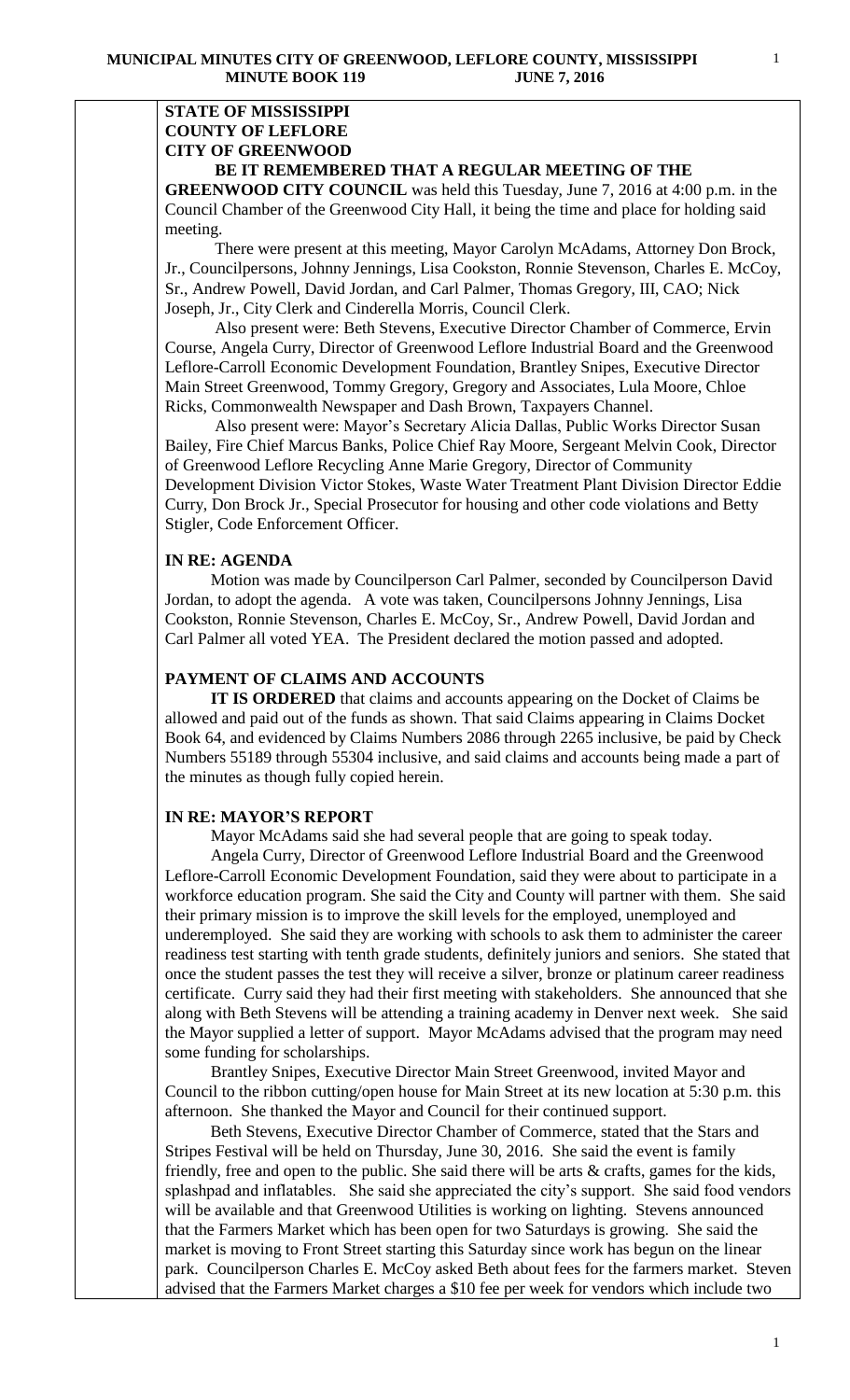# chairs and a table.

 Mayor McAdams announced that work has begun on the linear park "Rail Spike Park" starting at the Farmers Market.

 Councilperson Jordan thanked the Mayor and Council for allowing him to bring the Westpoint Cadets to city hall. He announced that on Thursday June 16, 2016 from 9:00 until 12 noon Charles Evers and James Meredith will be in Broad Street Park celebrating the  $50<sup>th</sup>$ Year Anniversary of the Meredith March. He invited all persons present to attend.

# **IN RE: PUBLIC AGENDA**

 Ervin Course addressed the Council questioning why Avenue N was blocked off at Broad Street Park. Mayor and Council addressed this matter advising Course that the main priority is for the safety of the citizens in Greenwood. Police Chief Moore said the street was blocked off to make sure that traffic flow through that area.

 Councilperson Charles McCoy said that "I'm So Greenwood" was a big impact to Greenwood. He said it was a great event and that he felt that there should be no charge next year for the park. Council President Stevenson said he agrees with Councilperson McCoy and that he wanted to commend the police department. Councilperson McCoy commended Susan Bailey.

| IN RE: DILAPIDATED HOUSING<br><b>RESOLUTION ADJUDGING</b><br>PROPERTY TO BE A MENACE<br>TO THE PUBLIC HEALTH AND<br><b>SAFETY</b><br>Glenn D. Jackson<br>301 Young Street   | - Adopted Unanimously |
|-----------------------------------------------------------------------------------------------------------------------------------------------------------------------------|-----------------------|
| <b>RESOLUTION ADJUDGING</b><br>PROPERTY TO BE A MENACE<br>TO THE PUBLIC HEALTH AND<br><b>SAFETY</b><br>Alberta Jones                                                        |                       |
| 303 Young Street                                                                                                                                                            | - Adopted Unanimously |
| <b>RESOLUTION ADJUDGING</b><br>PROPERTY NOT TO BE A MENACE<br>TO THE PUBLIC HEALTH AND<br><b>SAFETY AND DISMISSING ACTION</b><br>Charles A. Carter, Jr.<br>208 Young Street | - Adopted Unanimously |
| <b>RESOLUTION ADJUDGING</b><br>PROPERTY TO BE A MENACE<br>TO THE PUBLIC HEALTH AND<br><b>SAFETY</b><br>Louise Williams Lot                                                  |                       |
| 306, 304, and 302 Avenue A                                                                                                                                                  | - Adopted Unanimously |
| <b>RESOLUTION ADJUDGING</b><br>PROPERTY NOT TO BE A MENACE<br>TO THE PUBLIC HEALTH AND<br><b>SAFETY AND DISMISSING ACTION</b><br><b>Brian Paul</b>                          |                       |
| 401/403 Avenue A                                                                                                                                                            | - Adopted Unanimously |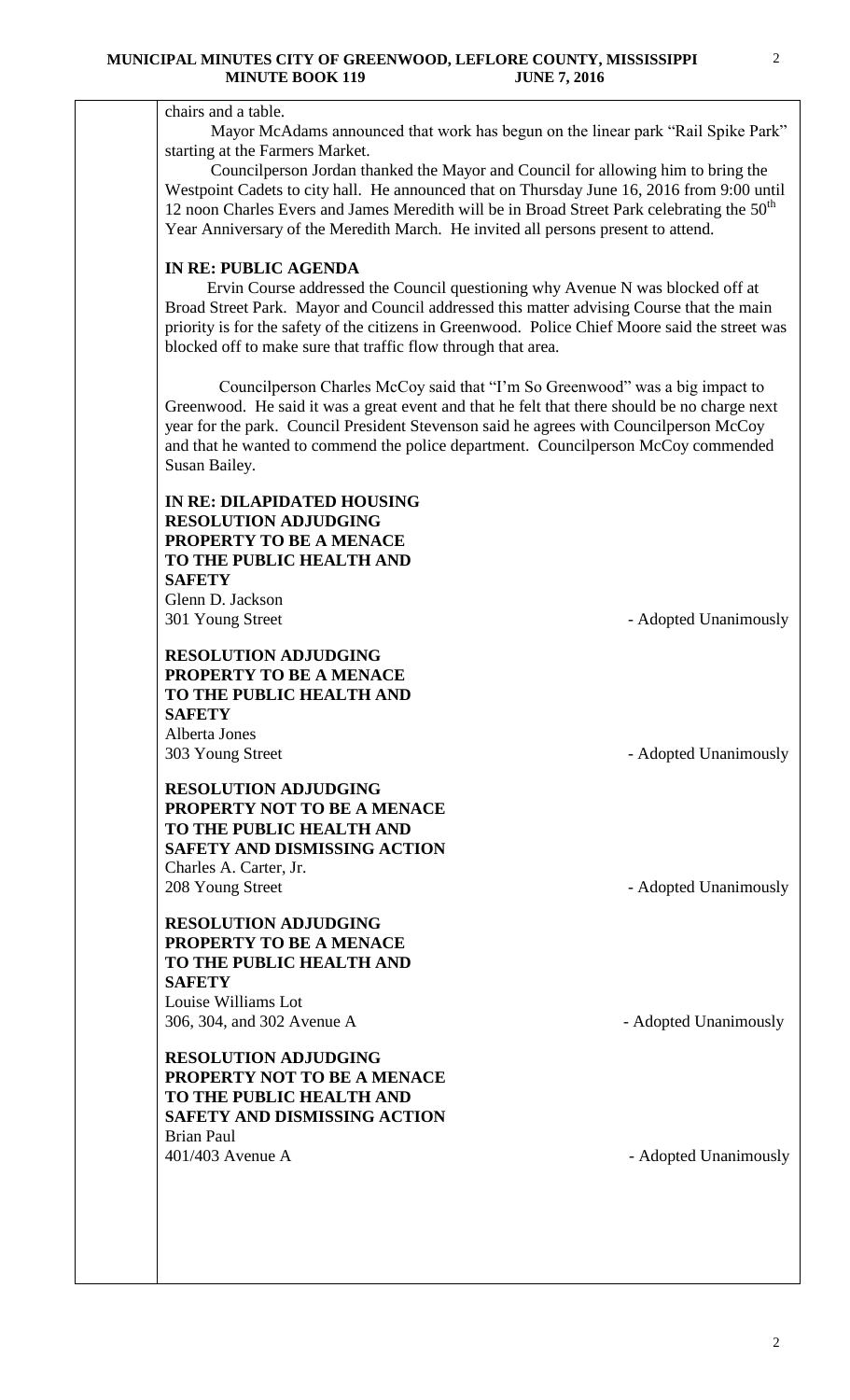| <b>RESOLUTION ADJUDGING</b>             |                              |
|-----------------------------------------|------------------------------|
| PROPERTY NOT TO BE A MENACE             |                              |
| TO THE PUBLIC HEALTH AND                |                              |
| <b>SAFETY AND DISMISSING ACTION</b>     |                              |
| <b>Brian Paul</b>                       |                              |
|                                         |                              |
| 123 Longino                             | - Adopted Unanimously        |
| <b>RESOLUTION ADJUDGING</b>             |                              |
| PROPERTY TO BE A MENACE                 |                              |
| TO THE PUBLIC HEALTH AND                |                              |
| <b>SAFETY</b>                           |                              |
| Pearlie Silas Harvey                    |                              |
| c/o Linda R. Whirl                      |                              |
| 408 Avenue F                            | - Adopted Unanimously        |
| <b>RESOLUTION ADJUDGING</b>             |                              |
| PROPERTY NOT TO BE A MENACE             |                              |
| TO THE PUBLIC HEALTH AND                |                              |
| <b>SAFETY AND DISMISSING ACTION</b>     |                              |
|                                         |                              |
| <b>Irene Stewart</b>                    |                              |
| <b>Michael Stewart</b>                  |                              |
| 114 Noel Street                         | - Adopted Unanimously        |
| <b>RESOLUTION ADJUDGING</b>             |                              |
| PROPERTY TO BE A MENACE                 |                              |
| TO THE PUBLIC HEALTH AND                |                              |
| <b>SAFETY</b>                           |                              |
| Minnie Fox Richter Estate               |                              |
| 616 Broad Street                        | - Adopted Unanimously        |
| <b>RESOLUTION ADJUDGING</b>             |                              |
| PROPERTY TO BE A MENACE                 |                              |
| TO THE PUBLIC HEALTH AND                |                              |
| <b>SAFETY</b>                           |                              |
| <b>Robert Meeks</b>                     |                              |
| 311, 313 and 315 Ash Street             |                              |
|                                         | - Tabled until June 21, 2016 |
| <b>RESOLUTION ADJUDGING</b>             |                              |
| PROPERTY TO BE A MENACE                 |                              |
| TO THE PUBLIC HEALTH AND                |                              |
| <b>SAFETY</b>                           |                              |
| Mary Alice Buckner Williams             |                              |
| Annie Beatrice Buckner Williams         |                              |
| and Willie Louis Buckner                |                              |
| 431 Ash Street                          | - Adopted Unanimously        |
| <b>RESOLUTION ADJUDGING</b>             |                              |
| PROPERTY NOT TO BE A MENACE             |                              |
| TO THE PUBLIC HEALTH AND                |                              |
| <b>SAFETY AND DISMISSING ACTION</b>     |                              |
| Linda Cunningham                        |                              |
| 308 Ferguson Street                     | - Adopted Unanimously        |
|                                         |                              |
| <b>RESOLUTION ADJUDGING</b>             |                              |
| <b>PROPERTY TO BE A MENACE</b>          |                              |
| TO THE PUBLIC HEALTH AND                |                              |
| <b>SAFETY</b>                           |                              |
| Unknown heirs of Ruth Wilhite, Deceased |                              |
| 422 Kinney Street                       | - Adopted Unanimously        |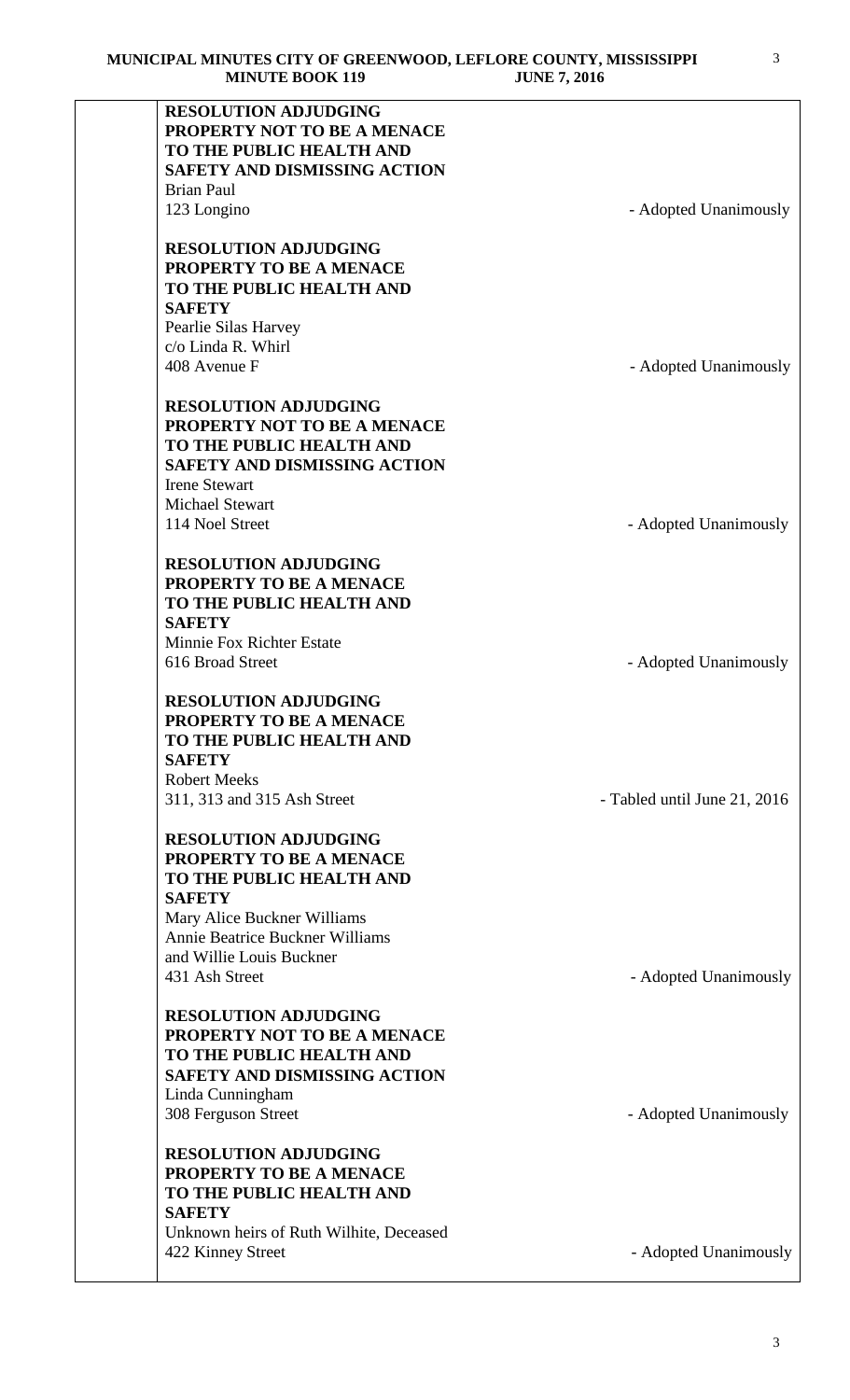| <b>RESOLUTION ADJUDGING</b>         |                             |
|-------------------------------------|-----------------------------|
| PROPERTY TO BE A MENACE             |                             |
| TO THE PUBLIC HEALTH AND            |                             |
| <b>SAFETY</b>                       |                             |
| Squire Title Service, LLC           |                             |
| Wallace Van Meter, Jr.              |                             |
| Stroud's Alley                      | - Tabled until July 5, 2016 |
|                                     |                             |
| <b>RESOLUTION ADJUDGING</b>         |                             |
| PROPERTY NOT TO BE A MENACE         |                             |
| TO THE PUBLIC HEALTH AND            |                             |
| <b>SAFETY AND DISMISSING ACTION</b> |                             |
| <b>NDAEE</b> Properties, LLC        |                             |
| <b>307 East Market Street</b>       |                             |
|                                     | - Adopted Unanimously       |
|                                     |                             |
| <b>RESOLUTION ADJUDGING</b>         |                             |
| PROPERTY TO BE A MENACE             |                             |
| TO THE PUBLIC HEALTH AND            |                             |
| <b>SAFETY</b>                       |                             |
| Viking Investments, LLC             |                             |
| Wallace Van Meter, Jr.              |                             |
| 207 West Henry Street               | - Tabled Unanimously        |
|                                     |                             |
| <b>RESOLUTION ADJUDGING</b>         |                             |
| PROPERTY TO BE A MENACE             |                             |
| TO THE PUBLIC HEALTH AND            |                             |
| <b>SAFETY</b>                       |                             |
| Viking Investments, LLC             |                             |
| Wallace Van Meter, Jr.              |                             |
| 707, 709 and 709 Rear,              |                             |
| 711 and 711 Rear                    |                             |
| and 713 Rear Fulton Street          | - Tabled Unanimously        |
| <b>RESOLUTION ADJUDGING</b>         |                             |
| PROPERTY TO BE A MENACE             |                             |
| TO THE PUBLIC HEALTH AND            |                             |
| <b>SAFETY</b>                       |                             |
| Greenwood Housing, I, L.P.          |                             |
| 313, 315 & 317 West Gibbs           |                             |
|                                     |                             |
| 300, 302, 304, 306, 308,            |                             |
| 310, 314 Palace                     |                             |
| 807 Cotton Street                   |                             |
| 806 Fulton Street                   | - Tabled until July 5, 2016 |
| <b>RESOLUTION ADJUDGING</b>         |                             |
| PROPERTY TO BE A MENACE             |                             |
| TO THE PUBLIC HEALTH AND            |                             |
| <b>SAFETY</b>                       |                             |
| Viking Investments, LLC             |                             |
| Wallace Van Meter, Jr.              |                             |
| 608 Montjoy Street                  | - Tabled Unanimously        |
|                                     |                             |
| <b>RESOLUTION ADJUDGING</b>         |                             |
| PROPERTY NOT TO BE A MENACE         |                             |
| TO THE PUBLIC HEALTH AND            |                             |
| SAFETY AND DISMISSING ACTION        |                             |
| Michael Ko                          |                             |
| 1803/1805 Strong Avenue             | - Adopted Unanimously       |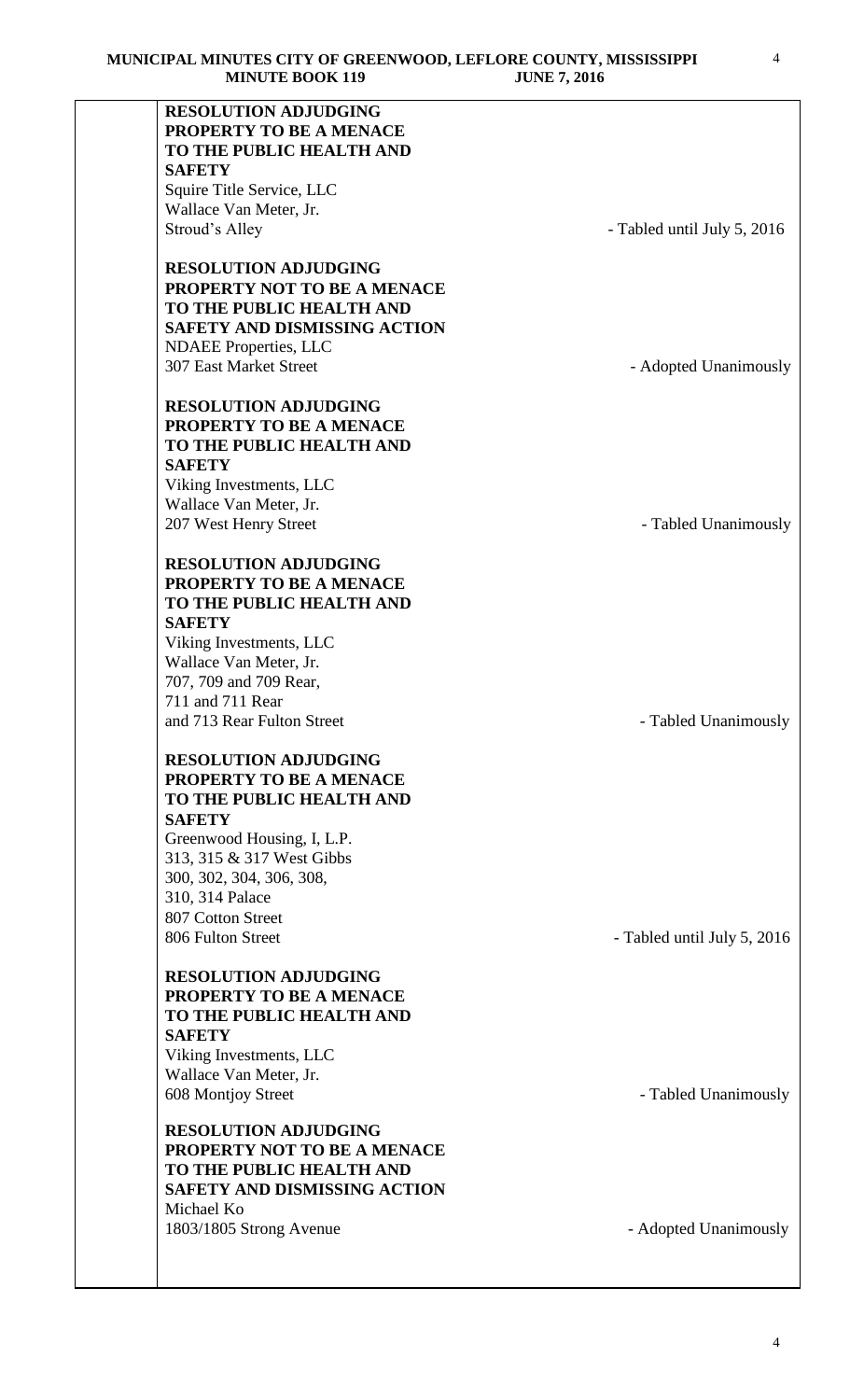| <b>RESOLUTION ADJUDGING</b>         |                       |
|-------------------------------------|-----------------------|
| PROPERTY NOT TO BE A MENACE         |                       |
| TO THE PUBLIC HEALTH AND            |                       |
|                                     |                       |
| <b>SAFETY AND DISMISSING ACTION</b> |                       |
| Estate of Sally Campbell, Deceased  |                       |
| c/o Larry Vance                     |                       |
| 705 Walnut Street                   | - Adopted Unanimously |
|                                     |                       |
| <b>RESOLUTION SETTING HEARING</b>   |                       |
| AND AUTHORIZING ISSUANCE OF         |                       |
|                                     |                       |
| <b>NOTICE</b>                       |                       |
| Walter Pillow Aldridge, Et Al       |                       |
| 508 Crockett Street                 | - Adopted Unanimously |
|                                     |                       |
| <b>RESOLUTION SETTING HEARING</b>   |                       |
| AND AUTHORIZING ISSUANCE OF         |                       |
| <b>NOTICE</b>                       |                       |
|                                     |                       |
| Jan W. Champion                     |                       |
| 506 Bell Avenue                     | - Adopted Unanimously |
|                                     |                       |
| <b>RESOLUTION SETTING HEARING</b>   |                       |
| AND AUTHORIZING ISSUANCE OF         |                       |
| <b>NOTICE</b>                       |                       |
| Peter Hardie                        |                       |
|                                     |                       |
| c/o Carl Sandifer                   |                       |
| 405 West Scott                      | - Adopted Unanimously |
|                                     |                       |
| <b>RESOLUTION SETTING HEARING</b>   |                       |
| AND AUTHORIZING ISSUANCE OF         |                       |
| <b>NOTICE</b>                       |                       |
| Mary Lindsey, Et Al                 |                       |
|                                     |                       |
| c/o Eddie Mae Lindsey Lockett       |                       |
| 305 Ash Street                      | - Adopted Unanimously |
|                                     |                       |
| <b>RESOLUTION SETTING HEARING</b>   |                       |
| AND AUTHORIZING ISSUANCE OF         |                       |
| <b>NOTICE</b>                       |                       |
| South Greenwood Properties, LLC     |                       |
| 707 Avenue L (Rear)                 | - Adopted Unanimously |
|                                     |                       |
|                                     |                       |
| <b>RESOLUTION SETTING HEARING</b>   |                       |
| AND AUTHORIZING ISSUANCE OF         |                       |
| <b>NOTICE</b>                       |                       |
| Greenwood Springs Properties, LLC   |                       |
| Wallace Van Meter, Jr.              |                       |
|                                     |                       |
| Warehouse in Baptist Town           |                       |
| (McCain Street)                     | - Adopted Unanimously |
|                                     |                       |
| <b>RESOLUTION SETTING HEARING</b>   |                       |
| AND AUTHORIZING ISSUANCE OF         |                       |
| <b>NOTICE</b>                       |                       |
| Margaret Love, Et Al                |                       |
| 530 Avenue G                        | - Adopted Unanimously |
|                                     |                       |
|                                     |                       |
| <b>RESOLUTION SETTING HEARING</b>   |                       |
| AND AUTHORIZING ISSUANCE OF         |                       |
| <b>NOTICE</b>                       |                       |
| Willie Reed                         |                       |
| 1008 Broad Street                   | - Adopted Unanimously |
|                                     |                       |
|                                     |                       |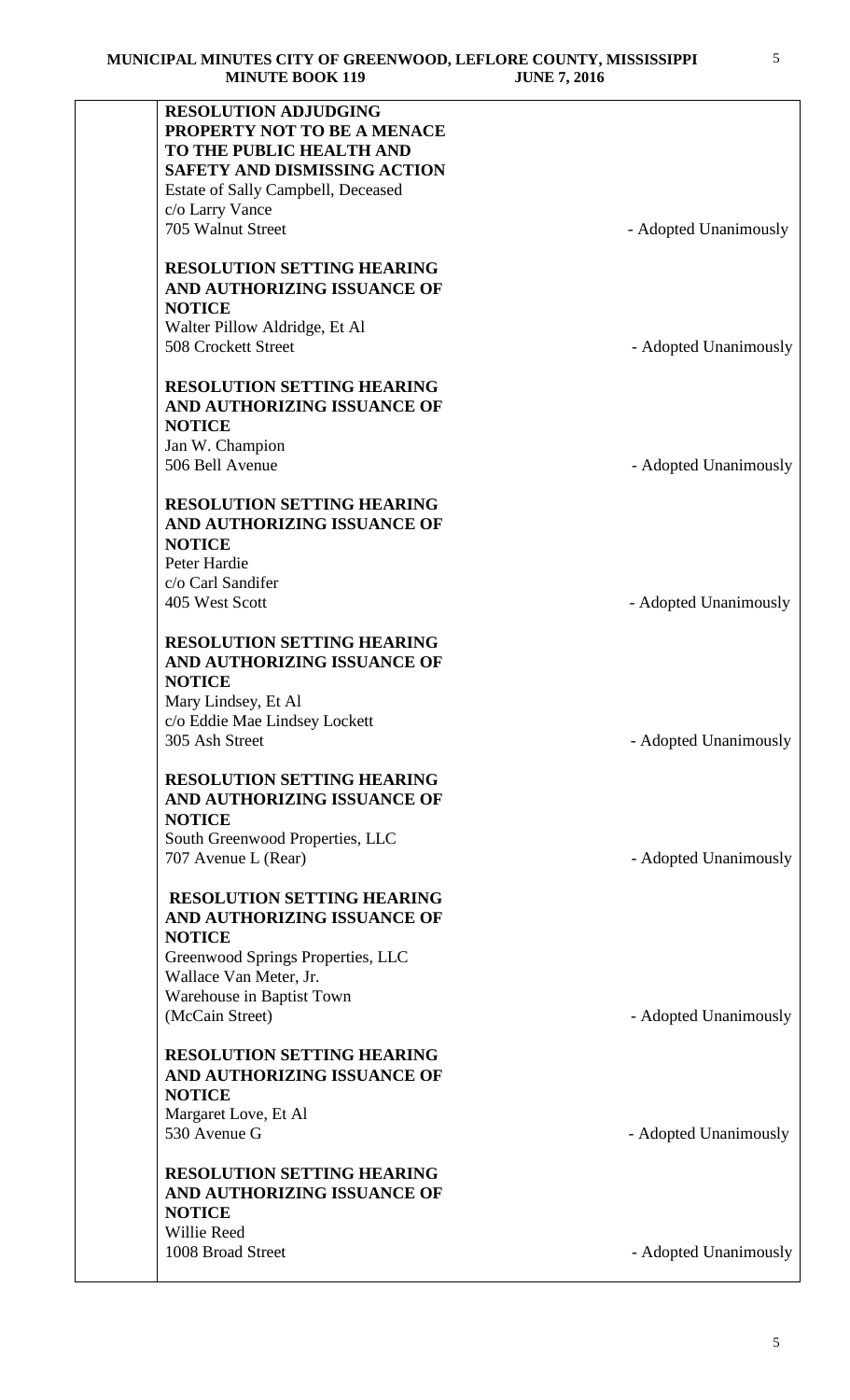| <b>RESOLUTION SETTING HEARING</b><br>AND AUTHORIZING ISSUANCE OF<br><b>NOTICE</b> |                       |
|-----------------------------------------------------------------------------------|-----------------------|
| Priscilla McNair                                                                  |                       |
| 1214 Eastlawn Drive                                                               | - Adopted Unanimously |
|                                                                                   |                       |
| <b>RESOLUTION SETTING HEARING</b>                                                 |                       |
| AND AUTHORIZING ISSUANCE OF                                                       |                       |
| <b>NOTICE</b>                                                                     |                       |
| <b>Harvey Green</b>                                                               |                       |
| 319 Stephens Avenue                                                               | - Adopted Unanimously |
| <b>RESOLUTION SETTING HEARING</b>                                                 |                       |
| AND AUTHORIZING ISSUANCE OF<br><b>NOTICE</b>                                      |                       |
| <b>Luther Graves</b>                                                              |                       |
| 801 Avenue I                                                                      | - Adopted Unanimously |
| <b>RESOLUTION SETTING HEARING</b>                                                 |                       |
| AND AUTHORIZING ISSUANCE OF                                                       |                       |
| <b>NOTICE</b>                                                                     |                       |
| <b>COR Rentals, LLC</b>                                                           |                       |
| 505, 507, and 509 State Street                                                    | - Adopted Unanimously |
| <b>RESOLUTION SETTING HEARING</b>                                                 |                       |
| AND AUTHORIZING ISSUANCE OF                                                       |                       |
| <b>NOTICE</b>                                                                     |                       |
| <b>Robert Coleman</b>                                                             |                       |
| 923 Broad Street                                                                  | - Adopted Unanimously |
|                                                                                   |                       |
| <b>RESOLUTION SETTING HEARING</b><br>AND AUTHORIZING ISSUANCE OF                  |                       |
| <b>NOTICE</b>                                                                     |                       |
| Robert Anderson, Et Ux                                                            |                       |
| 309 Stephens                                                                      | - Adopted Unanimously |
| <b>RESOLUTION SETTING HEARING</b>                                                 |                       |
| AND AUTHORIZING ISSUANCE OF                                                       |                       |
| <b>NOTICE</b>                                                                     |                       |
| John Wilson                                                                       |                       |
| 725 East McLaurin                                                                 | - Adopted Unanimously |
| <b>RESOLUTION SETTING HEARING</b>                                                 |                       |
| AND AUTHORIZING ISSUANCE OF                                                       |                       |
| <b>NOTICE</b>                                                                     |                       |
| Carter Gaston, III                                                                |                       |
| 127/129 West Johnson                                                              | - Adopted Unanimously |
| <b>RESOLUTION SETTING HEARING</b>                                                 |                       |
| AND AUTHORIZING ISSUANCE OF                                                       |                       |
| <b>NOTICE</b>                                                                     |                       |
| Lillian Reese Jordan                                                              |                       |
| 118 Noel Street                                                                   | - Adopted Unanimously |
| <b>RESOLUTION SETTING HEARING</b>                                                 |                       |
| AND AUTHORIZING ISSUANCE OF                                                       |                       |
| <b>NOTICE</b>                                                                     |                       |
| Martha Ann Farris<br>101 Longino                                                  | - Adopted Unanimously |
|                                                                                   |                       |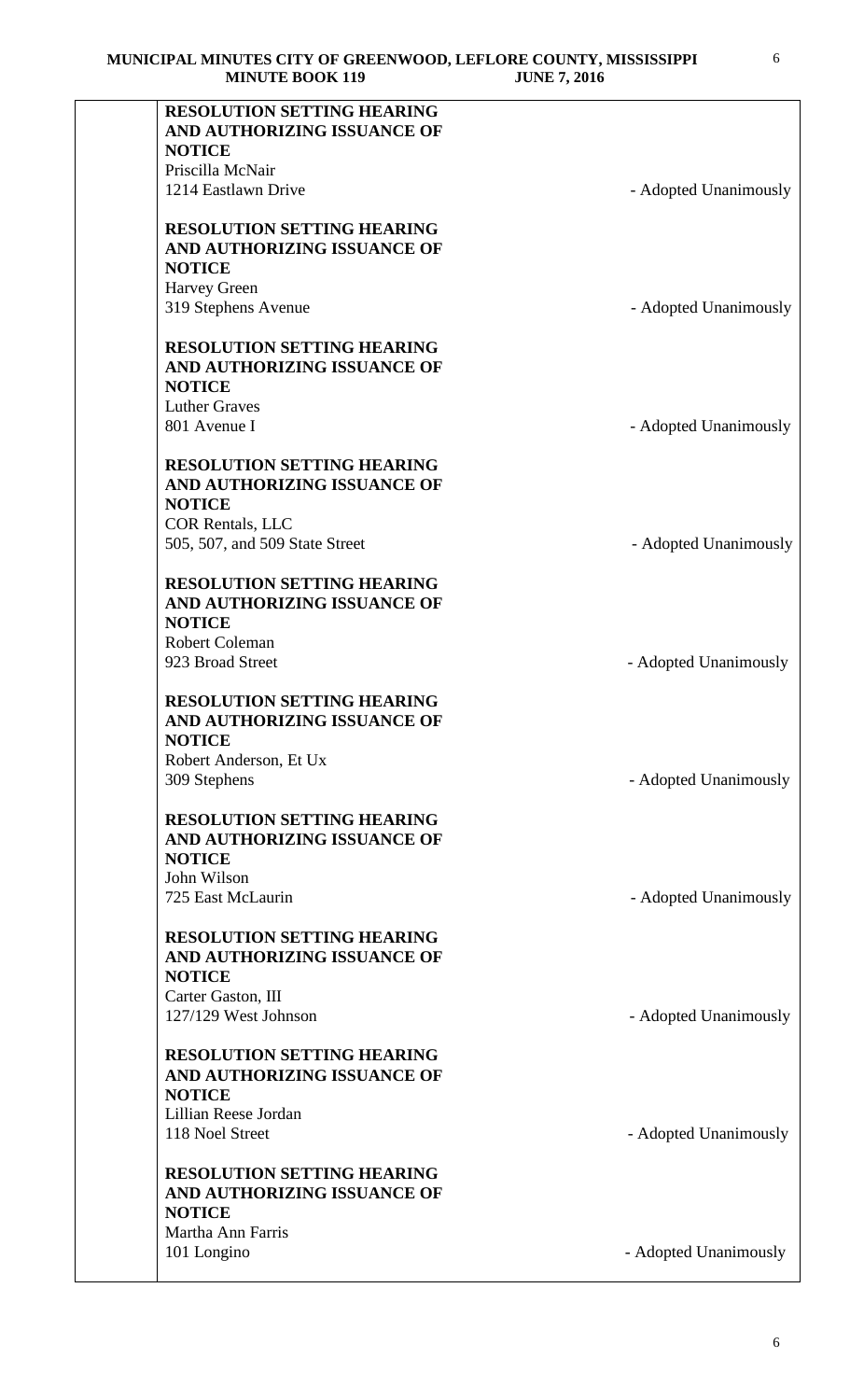# **RESOLUTION SETTING HEARING AND AUTHORIZING ISSUANCE OF NOTICE**

Nappy's (A General Partnership) 120 East Scott Street - Adopted Unanimously

## **RESOLUTION SETTING HEARING AND AUTHORIZING ISSUANCE OF NOTICE** Kenneth Poy Lee

1106 Carrollton Avenue (Rear) **- Adopted Unanimously** 

# **IN RE: POLICY ISSUES AGENDA - NONE**

# **IN RE: ROUTINE AGENDA IN RE: CONSENT AGENDA IN RE: MINUTES**

 Motion was made by Councilperson Charles E. McCoy, Sr., seconded by Councilperson David Jordan, to adopt the minutes of the May 17, 2016 City Council meeting. A vote was taken, Councilpersons Johnny Jennings, Lisa Cookston, Ronnie Stevenson, Charles E. McCoy, Sr., Andrew Powell, David Jordan and Carl Palmer all voted YEA. The President declared the motion passed and adopted.

# **IN RE: MINUTES**

 Motion was made by Councilperson Charles E. McCoy, Sr., seconded by Councilperson David Jordan, to adopt the minutes of the May 31, 2016 City Council meeting. A vote was taken, Councilpersons Johnny Jennings, Lisa Cookston, Ronnie Stevenson, Charles E. McCoy, Sr., Andrew Powell, David Jordan and Carl Palmer all voted YEA. The President declared the motion passed and adopted.

## **AN ORDER REVISING THE BUDGET FOR THE FISCAL YEAR 2015-2016 AS AUTHORIZED BY CHAPTER 519 OF LAWS OF MISSISSIPPI FOR 1985.**

**WHEREAS**, provisions of Chapter 519 of the Laws of Mississippi of 1985, as amended, municipal budgets for fiscal year may be revised under circumstances as set forth therein and;

**WHEREAS**, it affirmatively appears that there remains in certain funds an unexpended sum not needed or expected to be needed for the purpose or purposes for which it was appropriated in said budget and that the same should be transferred to another code where needed.

**IT IS THEREFORE, ORDERED** that the budget for the fiscal year beginning October 1, 2015 and ending September 30, 2016, be and the same is hereby revised and amended so as to make the following changes, to wit:

It is requested that the budget for the Street Division (a division of the Public Works Department), for fiscal year ending September 30, 2016, be amended and changed as follows, to wit:

| Account number Description Current budget Decrease |           |                                  |            | Increase | <b>Revised budget</b>   |
|----------------------------------------------------|-----------|----------------------------------|------------|----------|-------------------------|
| 001-201-641                                        |           | Equip rental $\quad$ \$ 3,000.00 | \$1,500.00 |          | \$1,500.00              |
| 001-201-522                                        | Other sup | 10,300.00                        |            |          | $$1,500.00$ $11,800.00$ |

This budget adjustment constitutes a transfer of funds only and does not increase nor decrease the overall total for the Public Works Department. Thank you for your attention and response to this matter.

Respectfully Submitted, Susan Bailey Public Works Director SB:gl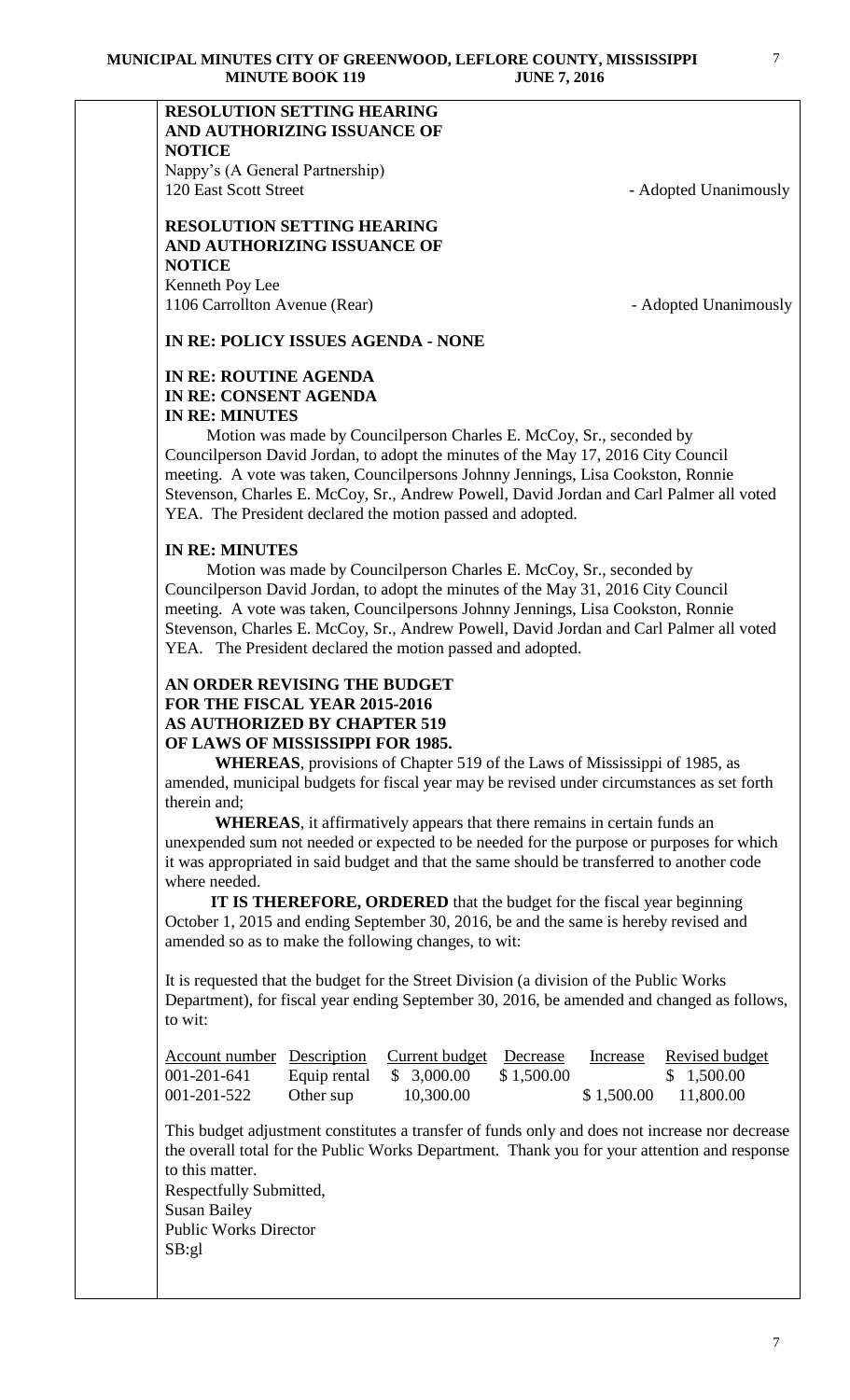| <b>COUNCILPERSON</b><br>Johnny Jennings<br>Lisa Cookston<br>Ronnie Stevenson<br><b>Andrew Powell</b><br>David Jordan<br>Carl Palmer                                                     | Charles E. McCoy, Sr. | <b>YEA</b><br>X<br>X<br>X<br>X<br>X                                               | <b>NAY</b>             |            |                       |
|-----------------------------------------------------------------------------------------------------------------------------------------------------------------------------------------|-----------------------|-----------------------------------------------------------------------------------|------------------------|------------|-----------------------|
|                                                                                                                                                                                         |                       |                                                                                   |                        |            |                       |
|                                                                                                                                                                                         |                       |                                                                                   |                        |            |                       |
|                                                                                                                                                                                         |                       |                                                                                   |                        |            |                       |
|                                                                                                                                                                                         |                       |                                                                                   |                        |            |                       |
|                                                                                                                                                                                         |                       |                                                                                   |                        |            |                       |
|                                                                                                                                                                                         |                       | $\mathbf X$                                                                       |                        |            |                       |
|                                                                                                                                                                                         |                       | X                                                                                 |                        |            |                       |
|                                                                                                                                                                                         |                       | The President of the Council then declared the motion passed and adopted this the |                        |            |                       |
| 7th day of June, 2016.                                                                                                                                                                  |                       |                                                                                   |                        |            |                       |
| <b>RONNIE STEVENSON</b>                                                                                                                                                                 |                       |                                                                                   |                        |            |                       |
| PRESIDENT OF THE COUNCIL                                                                                                                                                                |                       |                                                                                   |                        |            |                       |
|                                                                                                                                                                                         |                       |                                                                                   | CAROLYN MCADAMS, MAYOR |            |                       |
| ATTEST:                                                                                                                                                                                 |                       |                                                                                   |                        |            |                       |
| CINDERELLA M. MORRIS,                                                                                                                                                                   |                       |                                                                                   |                        |            |                       |
| <b>DEPUTY CLERK</b>                                                                                                                                                                     |                       |                                                                                   |                        |            |                       |
| It is requested that the budget the Cemetery Project (a division of the Public Works                                                                                                    |                       |                                                                                   |                        |            |                       |
| Department), for fiscal year ending September 30, 2016, be amended and changed                                                                                                          |                       |                                                                                   |                        |            |                       |
| as follows, to wit:                                                                                                                                                                     |                       |                                                                                   |                        |            |                       |
|                                                                                                                                                                                         |                       |                                                                                   |                        |            |                       |
| <b>Account number Description</b>                                                                                                                                                       |                       | Current budget Decrease                                                           |                        | Increase   | <b>Revised budget</b> |
| 004-250-730                                                                                                                                                                             | Mach & equip          | \$4,150.00                                                                        | \$2,800.00             |            | \$1,350.00            |
| 004-250-680                                                                                                                                                                             | Equip repair          | 0.00                                                                              |                        | \$2,800.00 | 2,800.00              |
|                                                                                                                                                                                         |                       |                                                                                   |                        |            |                       |
| Respectfully Submitted,<br><b>Susan Bailey</b><br><b>Public Works Director</b>                                                                                                          |                       |                                                                                   |                        |            |                       |
| SB:gl                                                                                                                                                                                   |                       |                                                                                   |                        |            |                       |
| section by section and then as a whole, having been introduced by Councilperson Charles E.<br>McCoy, Sr., was duly seconded for adoption by Councilperson David Jordan, and upon a vote |                       | The above and foregoing order having first been reduced to writing was considered |                        |            |                       |
| being called received the following vote:                                                                                                                                               |                       |                                                                                   |                        |            |                       |
| <b>COUNCILPERSON</b>                                                                                                                                                                    |                       | <b>YEA</b>                                                                        | <b>NAY</b>             |            |                       |
| Johnny Jennings                                                                                                                                                                         |                       | X                                                                                 |                        |            |                       |
| Lisa Cookston                                                                                                                                                                           |                       | X                                                                                 |                        |            |                       |
| Ronnie Stevenson                                                                                                                                                                        |                       | X                                                                                 |                        |            |                       |
|                                                                                                                                                                                         | Charles E. McCoy, Sr. | X                                                                                 |                        |            |                       |
| <b>Andrew Powell</b>                                                                                                                                                                    |                       | X                                                                                 |                        |            |                       |
| David Jordan                                                                                                                                                                            |                       | X                                                                                 |                        |            |                       |
| Carl Palmer                                                                                                                                                                             |                       | X                                                                                 |                        |            |                       |
|                                                                                                                                                                                         |                       | The President of the Council then declared the motion passed and adopted this the |                        |            |                       |
| 7th day of June, 2016.                                                                                                                                                                  |                       |                                                                                   |                        |            |                       |
| RONNIE STEVENSON                                                                                                                                                                        |                       |                                                                                   |                        |            |                       |
| PRESIDENT OF THE COUNCIL                                                                                                                                                                |                       |                                                                                   |                        |            |                       |
|                                                                                                                                                                                         |                       |                                                                                   | CAROLYN MCADAMS, MAYOR |            |                       |
| ATTEST:<br>CINDERELLA M. MORRIS,                                                                                                                                                        |                       |                                                                                   |                        |            |                       |
|                                                                                                                                                                                         |                       |                                                                                   |                        |            |                       |

8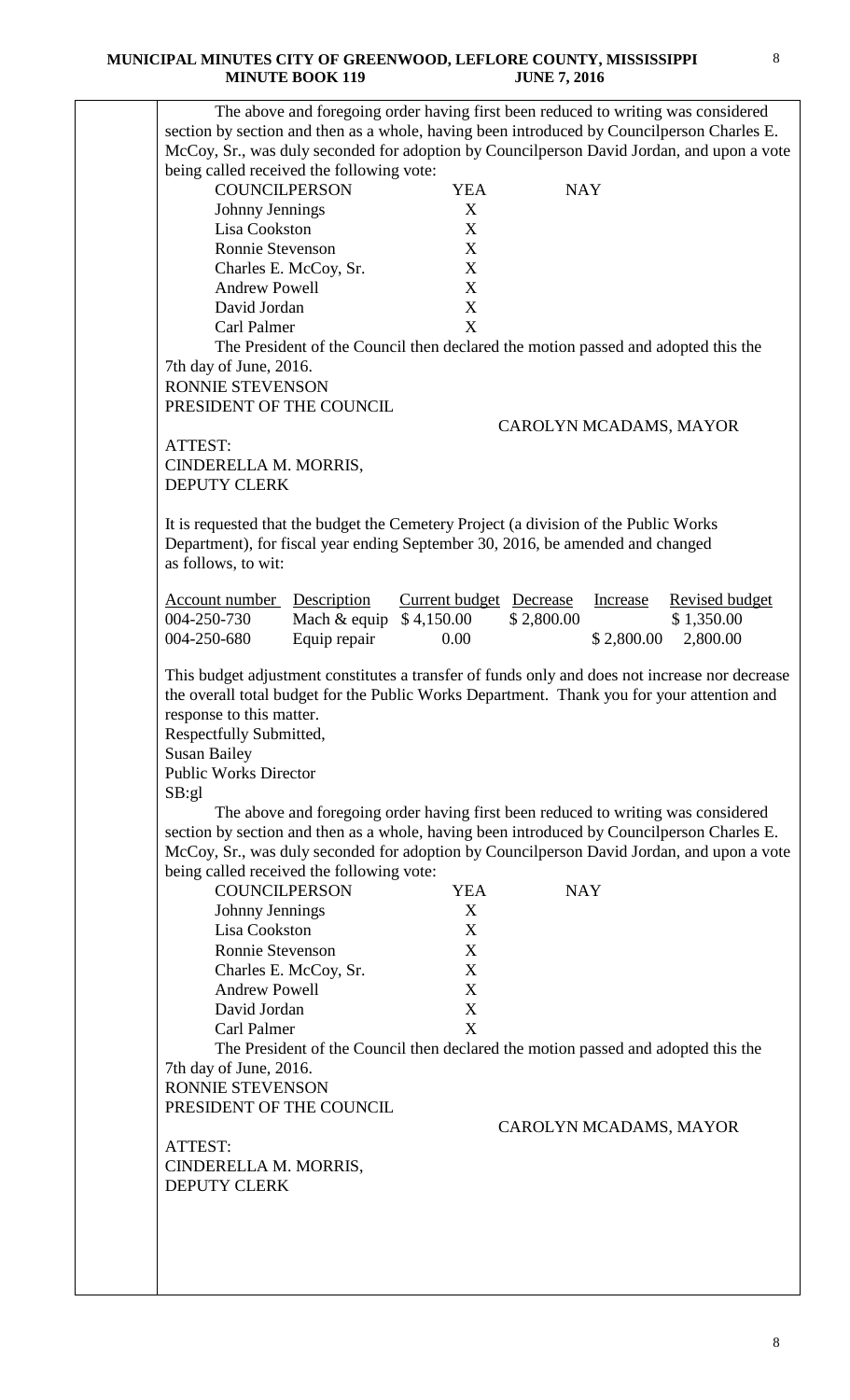|                              | unu ili duun ili                                                                                                                                              |                       | <u>JUNE 7. ZVIV</u> |                        |                       |
|------------------------------|---------------------------------------------------------------------------------------------------------------------------------------------------------------|-----------------------|---------------------|------------------------|-----------------------|
|                              | It is requested that the budget for the Solid Waste Assistance Grant for fiscal year ending<br>September 30, 2016, be amended and changed as follows, to wit: |                       |                     |                        |                       |
|                              |                                                                                                                                                               |                       |                     |                        |                       |
| <b>ACCOUNT</b>               | <b>DESCRIPTION</b>                                                                                                                                            | <b>CURRENT</b>        | <b>INCREASE</b>     | <b>DECREASE</b>        | <b>NEW</b>            |
| <b>NUMBER</b>                |                                                                                                                                                               | <b>BUDGET</b>         |                     |                        | <b>BUDGET</b>         |
|                              | 122-450-600 Professional Services                                                                                                                             | \$5,000.00            |                     | \$4,000.00             | \$1,000.00            |
|                              | 122-450-635 Repairs-Equipment                                                                                                                                 | \$2,800.00            | \$2,000.00          |                        | \$4,800.00            |
| 122-450-685 Travel           |                                                                                                                                                               | .00<br>\$             | \$2,000.00          |                        | \$2,000.00            |
|                              | This revised budget amendment constitutes neither an increase nor decrease to the Solid                                                                       |                       |                     |                        |                       |
| Waste Assistance Grant.      |                                                                                                                                                               |                       |                     |                        |                       |
| Nick Joseph, Jr., CPA        |                                                                                                                                                               |                       |                     |                        |                       |
| <b>City Clerk</b>            |                                                                                                                                                               |                       |                     |                        |                       |
|                              | The above and foregoing order having first been reduced to writing was considered                                                                             |                       |                     |                        |                       |
|                              | section by section and then as a whole, having been introduced by Councilperson Charles E.                                                                    |                       |                     |                        |                       |
|                              | McCoy, Sr., was duly seconded for adoption by Councilperson David Jordan, and upon a vote                                                                     |                       |                     |                        |                       |
|                              | being called received the following vote:                                                                                                                     |                       |                     |                        |                       |
|                              | <b>COUNCILPERSON</b>                                                                                                                                          | <b>YEA</b>            | <b>NAY</b>          |                        |                       |
|                              | Johnny Jennings                                                                                                                                               | X                     |                     |                        |                       |
| Lisa Cookston                |                                                                                                                                                               | X                     |                     |                        |                       |
|                              | Ronnie Stevenson                                                                                                                                              | X                     |                     |                        |                       |
|                              | Charles E. McCoy, Sr.                                                                                                                                         | X                     |                     |                        |                       |
|                              | <b>Andrew Powell</b>                                                                                                                                          | X                     |                     |                        |                       |
| David Jordan                 |                                                                                                                                                               | X                     |                     |                        |                       |
| Carl Palmer                  |                                                                                                                                                               | X                     |                     |                        |                       |
|                              | The President of the Council then declared the motion passed and adopted this the                                                                             |                       |                     |                        |                       |
| 7th day of June, 2016.       |                                                                                                                                                               |                       |                     |                        |                       |
| RONNIE STEVENSON             |                                                                                                                                                               |                       |                     |                        |                       |
|                              | PRESIDENT OF THE COUNCIL                                                                                                                                      |                       |                     |                        |                       |
|                              |                                                                                                                                                               |                       |                     | CAROLYN MCADAMS, MAYOR |                       |
| ATTEST:                      |                                                                                                                                                               |                       |                     |                        |                       |
| CINDERELLA M. MORRIS,        |                                                                                                                                                               |                       |                     |                        |                       |
| <b>DEPUTY CLERK</b>          |                                                                                                                                                               |                       |                     |                        |                       |
|                              |                                                                                                                                                               |                       |                     |                        |                       |
|                              | It is requested that the budgets for the Garbage, Street and Parks Divisions (all are divisions                                                               |                       |                     |                        |                       |
|                              | of the Public Works Department), for fiscal year ending September 30, 2016, be amended and                                                                    |                       |                     |                        |                       |
| changed as follows, to wit:  |                                                                                                                                                               |                       |                     |                        |                       |
| <b>Account Number</b>        | Description                                                                                                                                                   | <b>Current Budget</b> | Decrease            | Increase               | <b>Revised Budget</b> |
| 420-220-730                  | Mach & equip                                                                                                                                                  | \$1,500.00            | \$600.00            | \$                     | 900.00                |
| 420-220-635                  | R/M bldg.-equ                                                                                                                                                 | 6,871.00              | 300.00              |                        | 6,571.00              |
| 420-220-600                  | Prof svcs                                                                                                                                                     | 300.00                |                     | \$900.00               | 1,200.00              |
| 001-201-550                  | Clothing                                                                                                                                                      | 4,700.00              | 750.00              |                        | 3,950.00              |
| 001-341-550                  | Uniforms                                                                                                                                                      | 1,800.00              |                     | 750.00                 | 2,550.00              |
|                              |                                                                                                                                                               |                       |                     |                        |                       |
|                              | This budget adjustment is a transfer of funds only and does not increase nor decrease the                                                                     |                       |                     |                        |                       |
|                              | overall total budget for the Public Works Department. Thank you for your attention and                                                                        |                       |                     |                        |                       |
| response to this matter.     |                                                                                                                                                               |                       |                     |                        |                       |
| Respectfully Submitted,      |                                                                                                                                                               |                       |                     |                        |                       |
| <b>Susan Bailey</b>          |                                                                                                                                                               |                       |                     |                        |                       |
| <b>Public Works Director</b> |                                                                                                                                                               |                       |                     |                        |                       |
| SB:gl                        |                                                                                                                                                               |                       |                     |                        |                       |
|                              | The above and foregoing order having first been reduced to writing was considered                                                                             |                       |                     |                        |                       |
|                              |                                                                                                                                                               |                       |                     |                        |                       |

section by section and then as a whole, having been introduced by Councilperson Charles E. McCoy, Sr., was duly seconded for adoption by Councilperson David Jordan, and upon a vote being called received the following vote: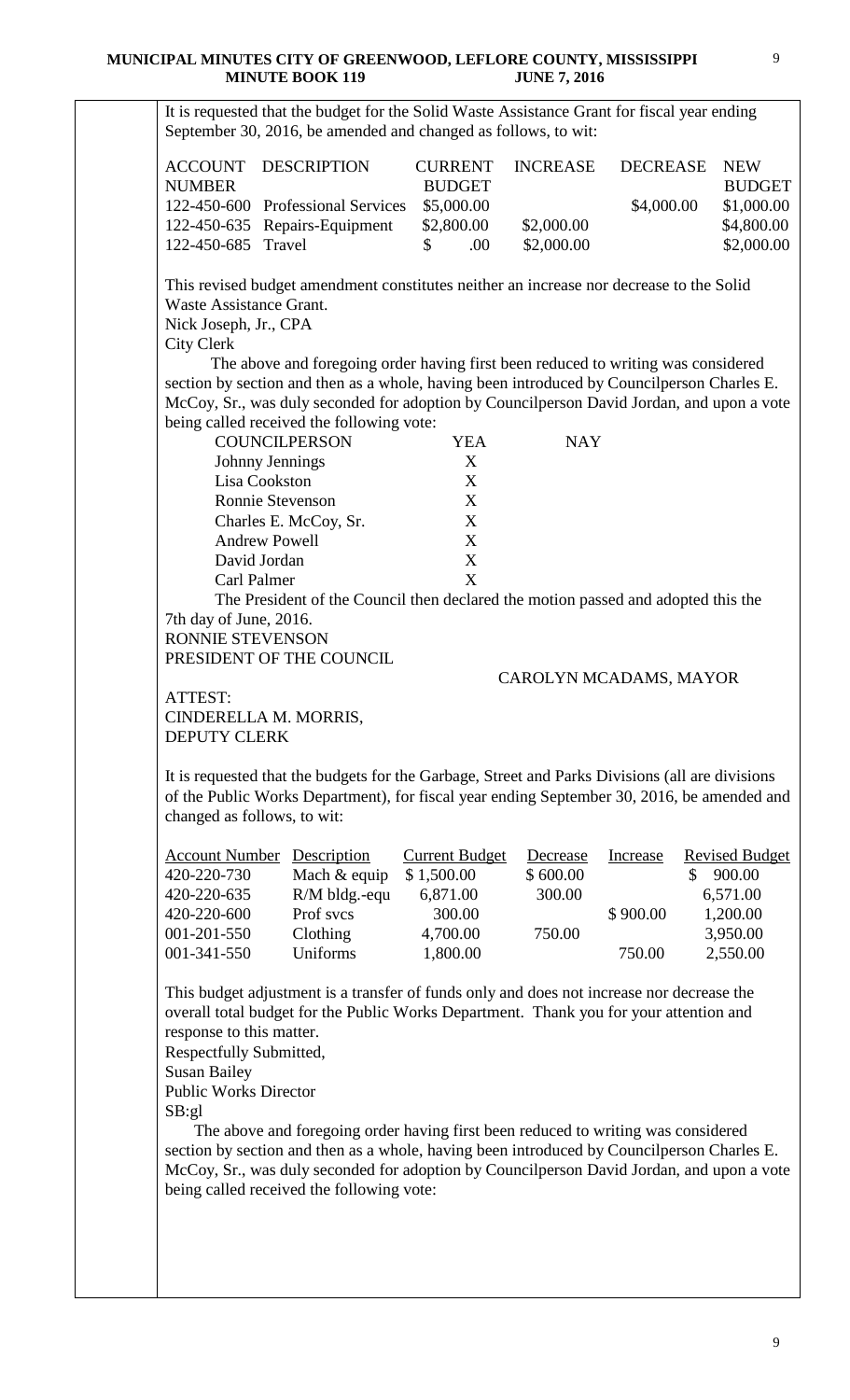**MUNICIPAL MINUTES CITY OF GREENWOOD, LEFLORE COUNTY, MISSISSIPPI MINUTE BOOK 119** JUNE 7, 2016

| <b>COUNCILPERSON</b>                                                                           |                                                                                   | <b>YEA</b>            | <b>NAY</b>             |            |                       |
|------------------------------------------------------------------------------------------------|-----------------------------------------------------------------------------------|-----------------------|------------------------|------------|-----------------------|
| Johnny Jennings                                                                                |                                                                                   | X                     |                        |            |                       |
| Lisa Cookston                                                                                  |                                                                                   | X                     |                        |            |                       |
| Ronnie Stevenson                                                                               |                                                                                   | X                     |                        |            |                       |
| Charles E. McCoy, Sr.                                                                          |                                                                                   | X                     |                        |            |                       |
| <b>Andrew Powell</b>                                                                           |                                                                                   | X                     |                        |            |                       |
| David Jordan                                                                                   |                                                                                   | $\mathbf X$           |                        |            |                       |
| Carl Palmer                                                                                    |                                                                                   | X                     |                        |            |                       |
|                                                                                                | The President of the Council then declared the motion passed and adopted this the |                       |                        |            |                       |
| 7th day of June, 2016.                                                                         |                                                                                   |                       |                        |            |                       |
| RONNIE STEVENSON                                                                               |                                                                                   |                       |                        |            |                       |
| PRESIDENT OF THE COUNCIL                                                                       |                                                                                   |                       |                        |            |                       |
|                                                                                                |                                                                                   |                       | CAROLYN MCADAMS, MAYOR |            |                       |
| ATTEST:                                                                                        |                                                                                   |                       |                        |            |                       |
| CINDERELLA M. MORRIS,                                                                          |                                                                                   |                       |                        |            |                       |
| <b>DEPUTY CLERK</b>                                                                            |                                                                                   |                       |                        |            |                       |
|                                                                                                |                                                                                   |                       |                        |            |                       |
| It is requested that the budgets for the Street Division, Park Maintenance Division and        |                                                                                   |                       |                        |            |                       |
| Park Recreation Division (all are divisions of the Public Works Department), for fiscal        |                                                                                   |                       |                        |            |                       |
| year ending September 30, 2016, be amended and changed as follows, to wit:                     |                                                                                   |                       |                        |            |                       |
|                                                                                                |                                                                                   |                       |                        |            |                       |
| <b>Account Number</b>                                                                          | Description                                                                       | <b>Current Budget</b> | Decrease               | Increase   | <b>Revised Budget</b> |
| 001-201-540                                                                                    | Fuel & lub                                                                        | \$64,000.00           | \$3,500.00             |            | \$60,500.00           |
| 001-201-740                                                                                    | Vehicles                                                                          | 124,530.00            |                        | \$3,500.00 | 128,030.00            |
| 001-340-505                                                                                    | Supplies                                                                          | 11,000.00             | 5,000.00               |            | 6,000.00              |
| 001-341-580                                                                                    | Mtr veh repr                                                                      | 10,000.00             |                        | 5,000.00   | 15,000.00             |
|                                                                                                |                                                                                   |                       |                        |            |                       |
| This budget adjustment constitutes a transfer of funds only and does not increase nor decrease |                                                                                   |                       |                        |            |                       |
| the overall total budget for the Public Works Department. Thank you for your attention and     |                                                                                   |                       |                        |            |                       |
| response to this matter.                                                                       |                                                                                   |                       |                        |            |                       |
| Respectfully Submitted,                                                                        |                                                                                   |                       |                        |            |                       |
| <b>Susan Bailey</b>                                                                            |                                                                                   |                       |                        |            |                       |
| <b>Public Works Director</b>                                                                   |                                                                                   |                       |                        |            |                       |
| SB:gl                                                                                          |                                                                                   |                       |                        |            |                       |
|                                                                                                | The above and foregoing order having first been reduced to writing was considered |                       |                        |            |                       |
| section by section and then as a whole, having been introduced by Councilperson Charles E.     |                                                                                   |                       |                        |            |                       |
| McCoy, Sr., was duly seconded for adoption by Councilperson David Jordan, and upon a vote      |                                                                                   |                       |                        |            |                       |
|                                                                                                |                                                                                   |                       |                        |            |                       |
| being called received the following vote:<br><b>COUNCILPERSON</b>                              |                                                                                   |                       | <b>NAY</b>             |            |                       |
|                                                                                                |                                                                                   | <b>YEA</b>            |                        |            |                       |
| Johnny Jennings                                                                                |                                                                                   | X                     |                        |            |                       |
| Lisa Cookston                                                                                  |                                                                                   | X                     |                        |            |                       |
| Ronnie Stevenson                                                                               |                                                                                   | X                     |                        |            |                       |
| Charles E. McCoy, Sr.                                                                          |                                                                                   | X                     |                        |            |                       |
| <b>Andrew Powell</b>                                                                           |                                                                                   | X                     |                        |            |                       |
| David Jordan                                                                                   |                                                                                   | X                     |                        |            |                       |
| Carl Palmer                                                                                    |                                                                                   | X                     |                        |            |                       |
|                                                                                                | The President of the Council then declared the motion passed and adopted this the |                       |                        |            |                       |
| 7th day of June, 2016.                                                                         |                                                                                   |                       |                        |            |                       |
| RONNIE STEVENSON                                                                               |                                                                                   |                       |                        |            |                       |
| PRESIDENT OF THE COUNCIL                                                                       |                                                                                   |                       |                        |            |                       |
|                                                                                                |                                                                                   |                       | CAROLYN MCADAMS, MAYOR |            |                       |
| ATTEST:                                                                                        |                                                                                   |                       |                        |            |                       |
| CINDERELLA M. MORRIS,                                                                          |                                                                                   |                       |                        |            |                       |
| <b>DEPUTY CLERK</b>                                                                            |                                                                                   |                       |                        |            |                       |
|                                                                                                |                                                                                   |                       |                        |            |                       |
|                                                                                                |                                                                                   |                       |                        |            |                       |
|                                                                                                |                                                                                   |                       |                        |            |                       |
|                                                                                                |                                                                                   |                       |                        |            |                       |
|                                                                                                |                                                                                   |                       |                        |            |                       |
|                                                                                                |                                                                                   |                       |                        |            |                       |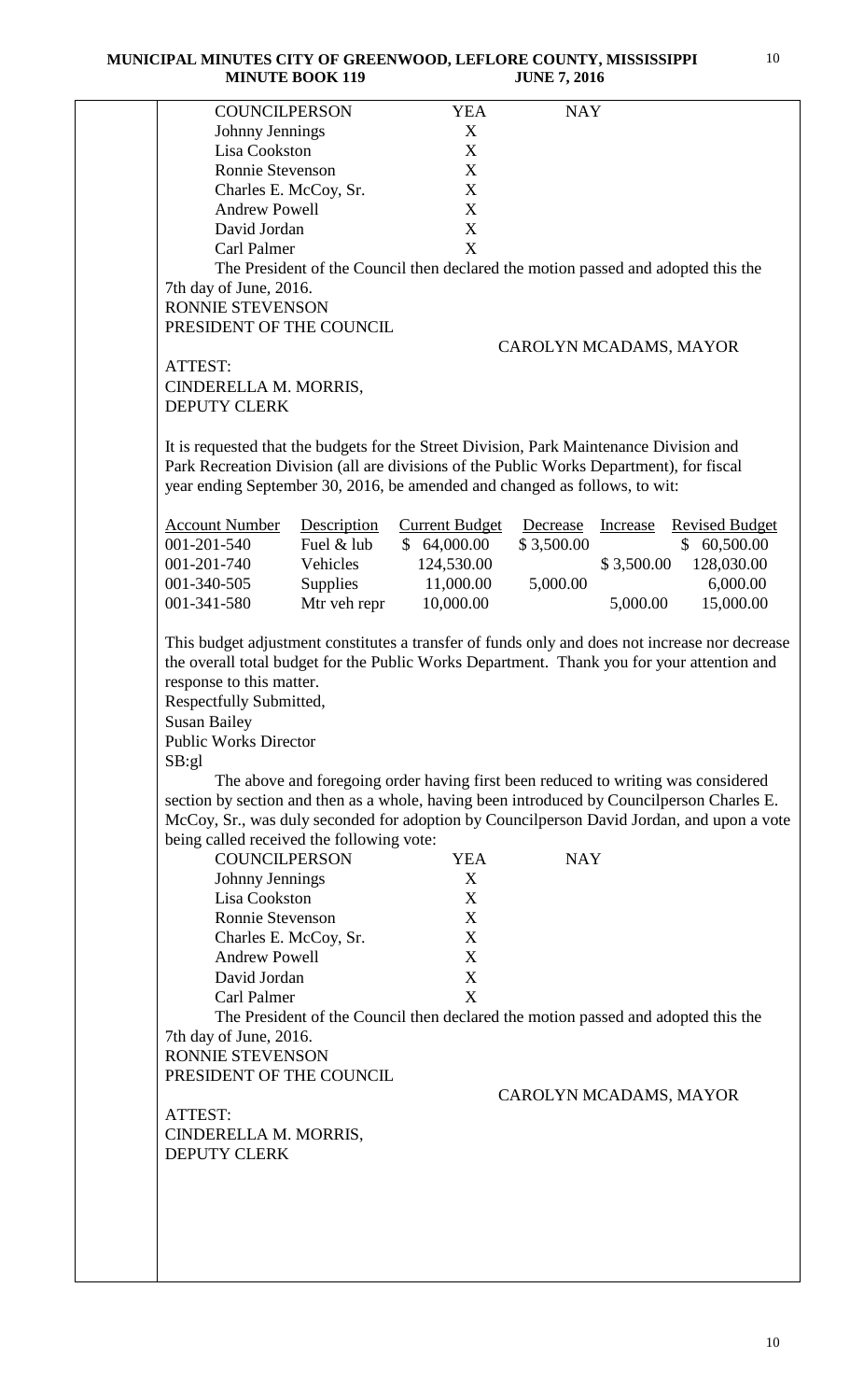It is requested that the budget for the Garbage Division (a division of the Public Works Department), for fiscal year ending September 30, 2016, be amended and changed as follows, to wit:

| Account Number Description Current Budget Increase Decrease |                             |            |            |          | <b>Revised Budget</b>  |
|-------------------------------------------------------------|-----------------------------|------------|------------|----------|------------------------|
| 420-220-555                                                 | $\text{Sup } \& \text{mat}$ | \$7,200.00 |            |          | $$1,000.00 \$6,200.00$ |
| 420-220-571                                                 | Repr mat                    | 5,250.00   |            | 1.000.00 | 4,250.00               |
| 420-220-600                                                 | Prof sycs                   | 1,200.00   | \$2,000.00 |          | 3,200.00               |

This budget adjustment constitutes a transfer of funds only and does not increase nor decrease the overall total budget for the Public Works Department. Thank you for your attention and response to this matter.

Respectfully Submitted,

Susan Bailey

Public Works Director SB:gl

 The above and foregoing order having first been reduced to writing was considered section by section and then as a whole, having been introduced by Councilperson Charles E. McCoy, Sr., was duly seconded for adoption by Councilperson David Jordan, and upon a vote being called received the following vote:

| <b>COUNCILPERSON</b>                                                              | YEA | <b>NAY</b> |  |
|-----------------------------------------------------------------------------------|-----|------------|--|
| Johnny Jennings                                                                   | X   |            |  |
| Lisa Cookston                                                                     | X   |            |  |
| Ronnie Stevenson                                                                  | X   |            |  |
| Charles E. McCoy, Sr.                                                             | X   |            |  |
| <b>Andrew Powell</b>                                                              | X   |            |  |
| David Jordan                                                                      | X   |            |  |
| Carl Palmer                                                                       | Χ   |            |  |
| The President of the Council then declared the motion passed and adopted this the |     |            |  |
| 7th day of June, 2016.                                                            |     |            |  |
| <b>RONNIE STEVENSON</b>                                                           |     |            |  |
| PRESIDENT OF THE COUNCIL                                                          |     |            |  |
|                                                                                   |     |            |  |

## CAROLYN MCADAMS, MAYOR

ATTEST: CINDERELLA M. MORRIS, DEPUTY CLERK

It is requested that the budget for the General Obligation Bonds for fiscal year ending September 30, 2016, be amended and changed as follows, to wit:

|               | ACCOUNT DESCRIPTION                                   |                | CURRENT INCREASE DECREASE |                            | NEW.          |
|---------------|-------------------------------------------------------|----------------|---------------------------|----------------------------|---------------|
| <b>NUMBER</b> |                                                       | <b>BUDGET</b>  |                           |                            | <b>BUDGET</b> |
|               | 335-100-721 Imp.-Design Fees \$ 81,750.00 \$61,000.00 |                |                           |                            | \$142,750.00  |
|               | $335-100-720$ Improvements                            | \$2,766,960.00 |                           | \$61,000.00 \$2,705,960.00 |               |

This revised budget amendment constitutes neither an increase nor decrease to the General Obligation Bond Fund.

Nick Joseph, Jr., CPA

City Clerk

 The above and foregoing order having first been reduced to writing was considered section by section and then as a whole, having been introduced by Councilperson Charles E. McCoy, Sr., was duly seconded for adoption by Councilperson David Jordan, and upon a vote being called received the following vote:

| <b>COUNCILPERSON</b>    | YEA | NAY |
|-------------------------|-----|-----|
| Johnny Jennings         | X   |     |
| Lisa Cookston           | X   |     |
| <b>Ronnie Stevenson</b> | X   |     |
| Charles E. McCoy, Sr.   | X   |     |
| <b>Andrew Powell</b>    | X   |     |
| David Jordan            | X   |     |
| Carl Palmer             |     |     |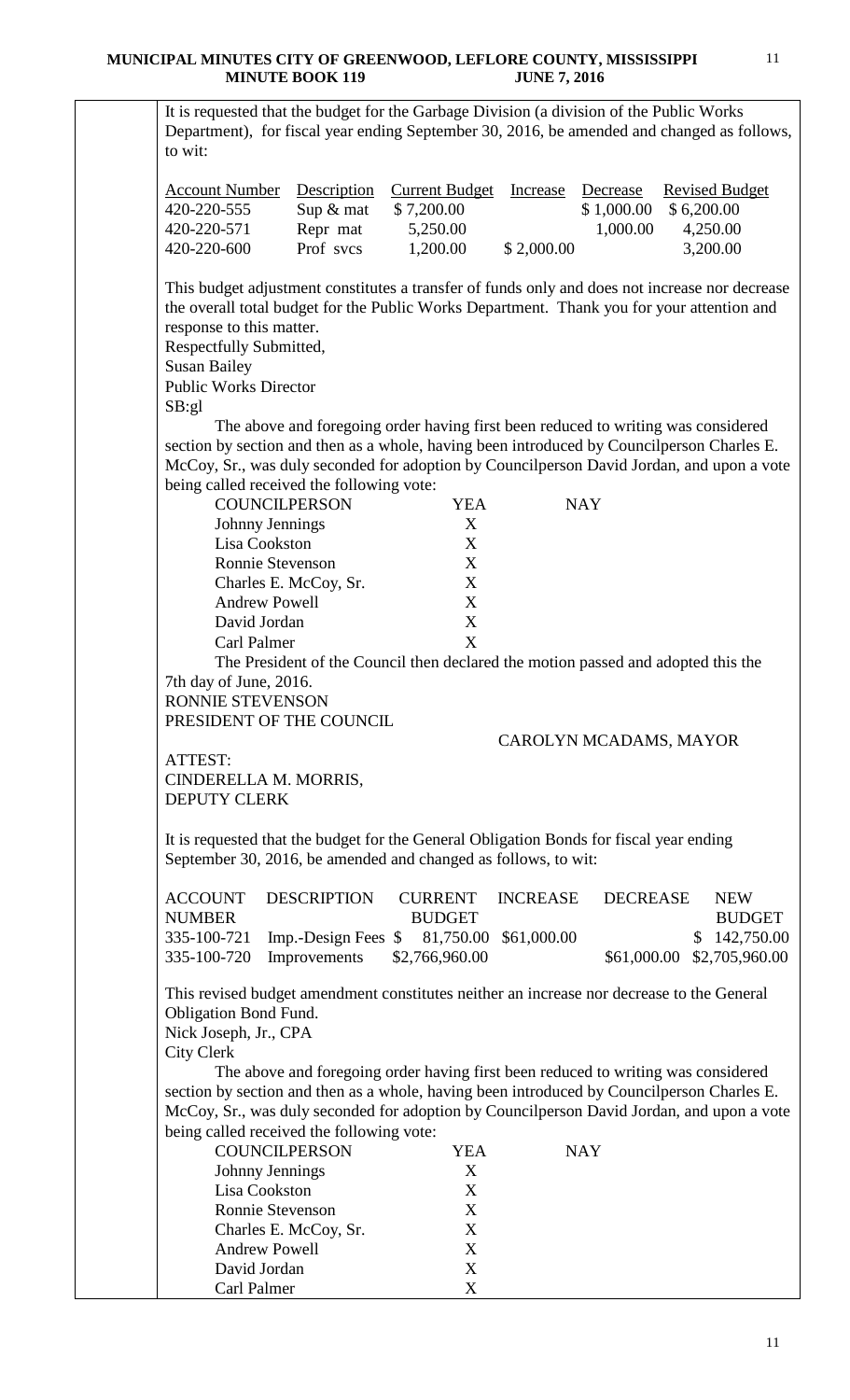The President of the Council then declared the motion passed and adopted this the 7th day of June, 2016. RONNIE STEVENSON PRESIDENT OF THE COUNCIL

CAROLYN MCADAMS, MAYOR

ATTEST: CINDERELLA M. MORRIS, DEPUTY CLERK

## **RESOLUTION AUTHORIZING THE MAYOR AND CITY CLERK TO DO ALL THINGS REASONABLE AND NECESSARY TO PAY ALL OBLIGATIONS ON THE DOCKET OF CLAIMS**

**WHEREAS**, the City from time to time incurs necessary reasonable expenses; and,

**WHEREAS**, all lawful obligations should be timely paid.

**NOW, THEREFORE, BE IT RESOLVED BY THE COUNCIL OF THE CITY OF GREENWOOD, LEFLORE COUNTY, MISSISSIPPI**:

**SECTION 1**: The Mayor and the City Clerk should be and they are hereby authorized to do all things reasonable and necessary to pay all those obligations listed in the **"DOCKET OF CLAIMS," BOOK 64, CITY OF GREENWOOD, JUNE 7, 2016, CITY COUNCIL MEETING.**

The above and foregoing resolution, after having been first reduced to writing and read by the Clerk of the Council, was introduced by Councilperson Charles E. McCoy, Sr., seconded by Councilperson David Jordan, and was adopted by the following roll call to-wit:

 YEAS NAYS Johnny Jennings Lisa Cookston Ronnie Stevenson Charles E. McCoy, Sr. Andrew Powell David Jordan Carl Palmer

**IN RE: APPOINTMENT AGENDA A RESOLUTION CONFIRMING THE REAPPOINTMENT OF MARY ROSE CARTER TO THE HISTORIC PRESERVATION COMMISSION - Adopted Unanimously**

**IN RE: ROUTINE ITEMS AGENDA A RESOLUTION AUTHORIZING THE CITY OF GREENWOOD TO ENTER INTO A SUBTERRANEAN TERMITE CONTROL AGREEMENT/ CONTRACT WITH ROGERS ENTOMOLOGICAL SERVICES, INC.** - **Adopted Unanimously** 

**A RESOLUTION APPROVING A MEMORANDUM OF UNDERSTANDING WITH CARROLL COUNTY, MISSISSIPPI, REGARDING A**  CO-OP RECYCLING PROGRAM - **Adopted Unanimously**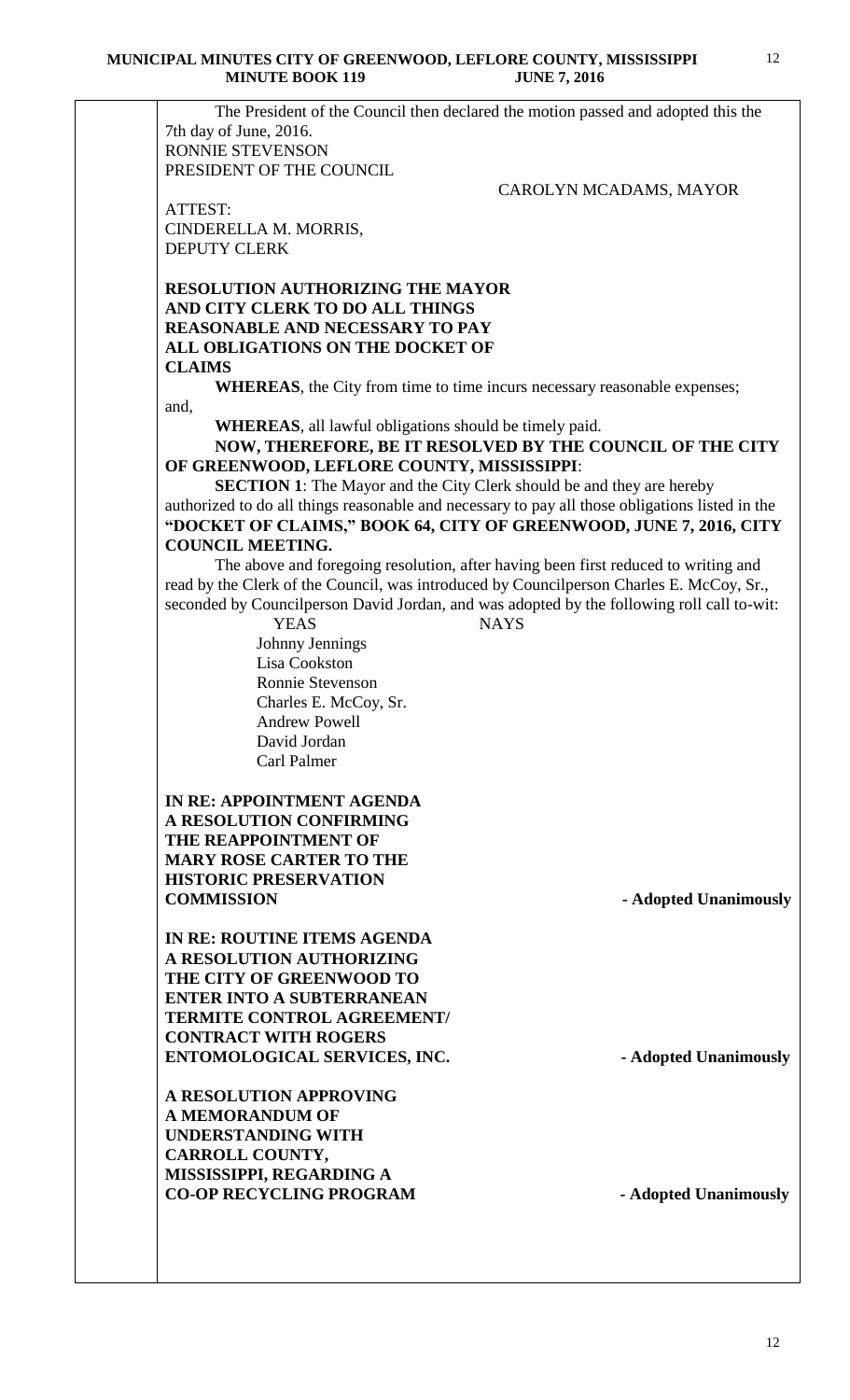| <b>RESOLUTION AUTHORIZING</b>                                                                                                                                              |                       |
|----------------------------------------------------------------------------------------------------------------------------------------------------------------------------|-----------------------|
| THE CITY OF GREENWOOD TO                                                                                                                                                   |                       |
| PROVIDE A TEN YEAR EXEMPTION                                                                                                                                               |                       |
| <b>FROM AD VALOREM TAXES TO</b>                                                                                                                                            |                       |
| <b>MILWAUKEE ELECTRIC TOOL</b>                                                                                                                                             |                       |
| <b>CORPORATION FOR 2015 EXPANSION</b>                                                                                                                                      | - Adopted Unanimously |
| A RESOLUTION AUTHORIZING                                                                                                                                                   |                       |
| THE CITY OF GREENWOOD TO                                                                                                                                                   |                       |
| <b>ENTER INTO A CONTRACT WITH</b>                                                                                                                                          |                       |
| <b>MIKE ROZIER CONSTRUCTION</b>                                                                                                                                            |                       |
| <b>CO., INC. FOR THE MILWAUKEE</b>                                                                                                                                         |                       |
| <b>ELECTRIC TOOL CORPORATION</b>                                                                                                                                           |                       |
| <b>CDBG ECONOMIC DEVELOPMENT</b>                                                                                                                                           |                       |
| <b>PROJECT</b>                                                                                                                                                             | - Adopted Unanimously |
| A RESOLUTION AUTHORIZING                                                                                                                                                   |                       |
| <b>RETIRING CAPTAIN T. J.</b>                                                                                                                                              |                       |
| <b>TACKETT TO PURCHASE HIS</b>                                                                                                                                             |                       |
| <b>CITY ISSUED SIDEARM</b>                                                                                                                                                 | - Adopted Unanimously |
| A RESOLUTION AUTHORIZING                                                                                                                                                   |                       |
| <b>RETIRING LIEUTENANT PERRY</b>                                                                                                                                           |                       |
| <b>HINES TO PURCHASE HIS CITY</b>                                                                                                                                          |                       |
| <b>ISSUED SIDEARM</b>                                                                                                                                                      | - Adopted Unanimously |
| A RESOLUTION AUTHORIZING                                                                                                                                                   |                       |
| <b>RETIRED OFFICER WILLIE</b>                                                                                                                                              |                       |
| <b>HEARN TO PURCHASE HIS</b>                                                                                                                                               |                       |
| <b>CITY ISSUED SIDEARM</b>                                                                                                                                                 |                       |
| Council questioned Chief Moore regarding his department being understaffed due to                                                                                          | - Adopted Unanimously |
| retiring officers. Chief Moore said his department is short of officers. He said he likes to                                                                               |                       |
| have at least 60 full time officers on staff. He said his department is seven officers short from                                                                          |                       |
| the latest retirement and that they are in the process of getting two more on board this week.                                                                             |                       |
| Councilperson Jennings asked Chief Moore if it was possible to start training new officers as                                                                              |                       |
| soon as someone is retiring. Chief Moore said he usually starts the process as soon as                                                                                     |                       |
| possible. Council President Stevenson said having officers retire was not entirely negative                                                                                |                       |
|                                                                                                                                                                            |                       |
| because young officers will now have a chance at mobility. Chief Moore said as a spot<br>become vacant, officers get excited about the possibility of getting a promotion. |                       |

**RESOLUTION TAKING OFFICIAL ACTION TOWARD THE APPROVAL OF A PROPOSED URBAN RENEWAL PLAN (MILWAUKEE TOOL PROJECT) AND SETTING PUBLIC HEARING FOR SUCH PROPOSED URBAN RENEWAL PLAN - Adopted Unanimously**

# **IN RE: STUDY AGENDA – NONE**

Councilperson Charles E. McCoy, Sr. showed Council a sample of the pink t-shirt for the employee appreciation picnic August 26, 2016 in Whittington Park staring at 11:00 a.m.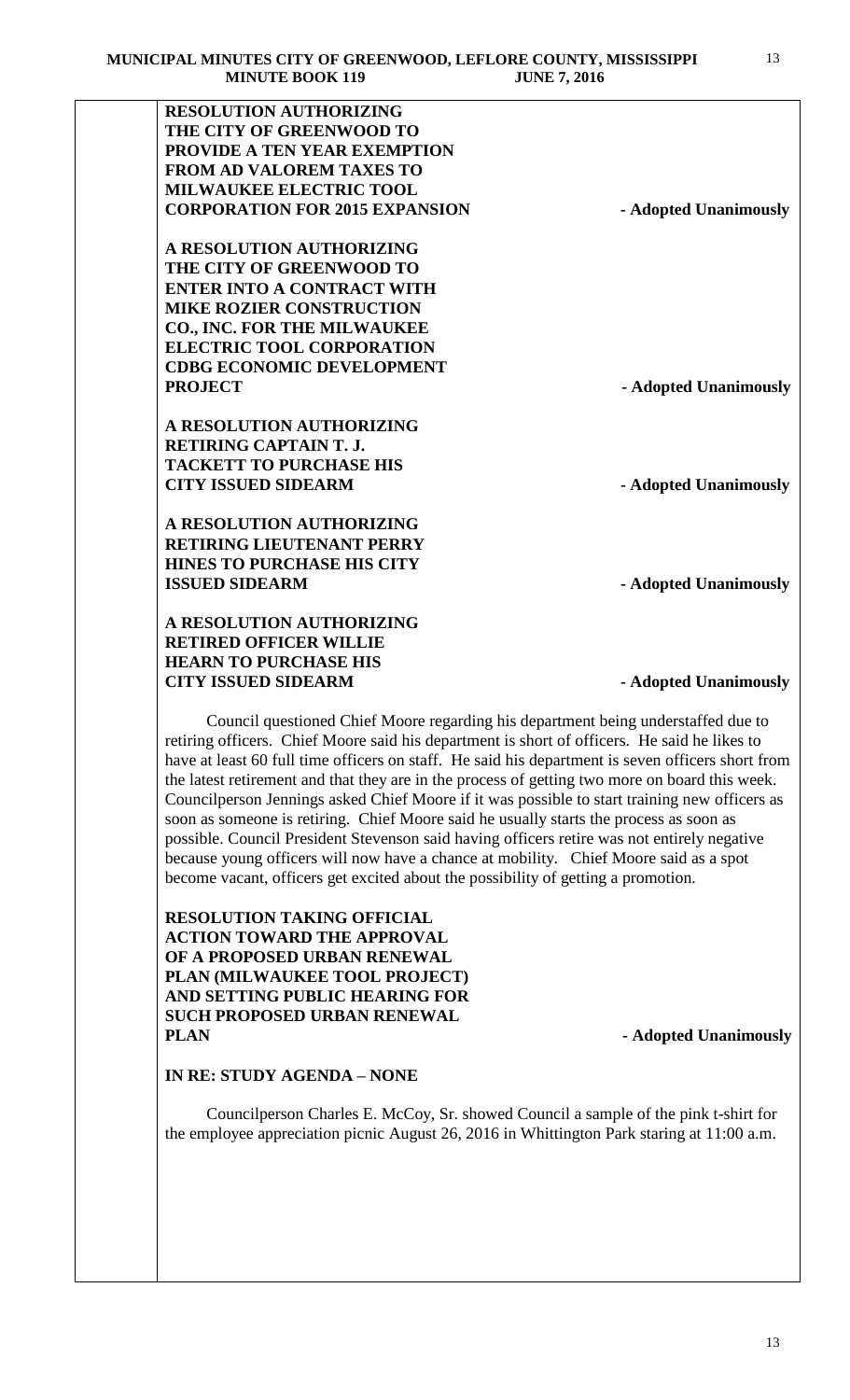**THERE BEING NO FURTHER BUSINESS, THIS MEETING WAS ADJOURNED** 

# **RONNIE STEVENSON, PRESIDENT**

# **JOHNNY JENNINGS, VICE PRESIDENT**

 **LISA COOKSTON**

 **CHARLES E. MCCOY, SR.** 

 **ANDREW POWELL**

 **DAVID JORDAN**

## **CARL PALMER**

**CERTIFIED BY:**

**NICK JOSEPH, JR., CITY CLERK**